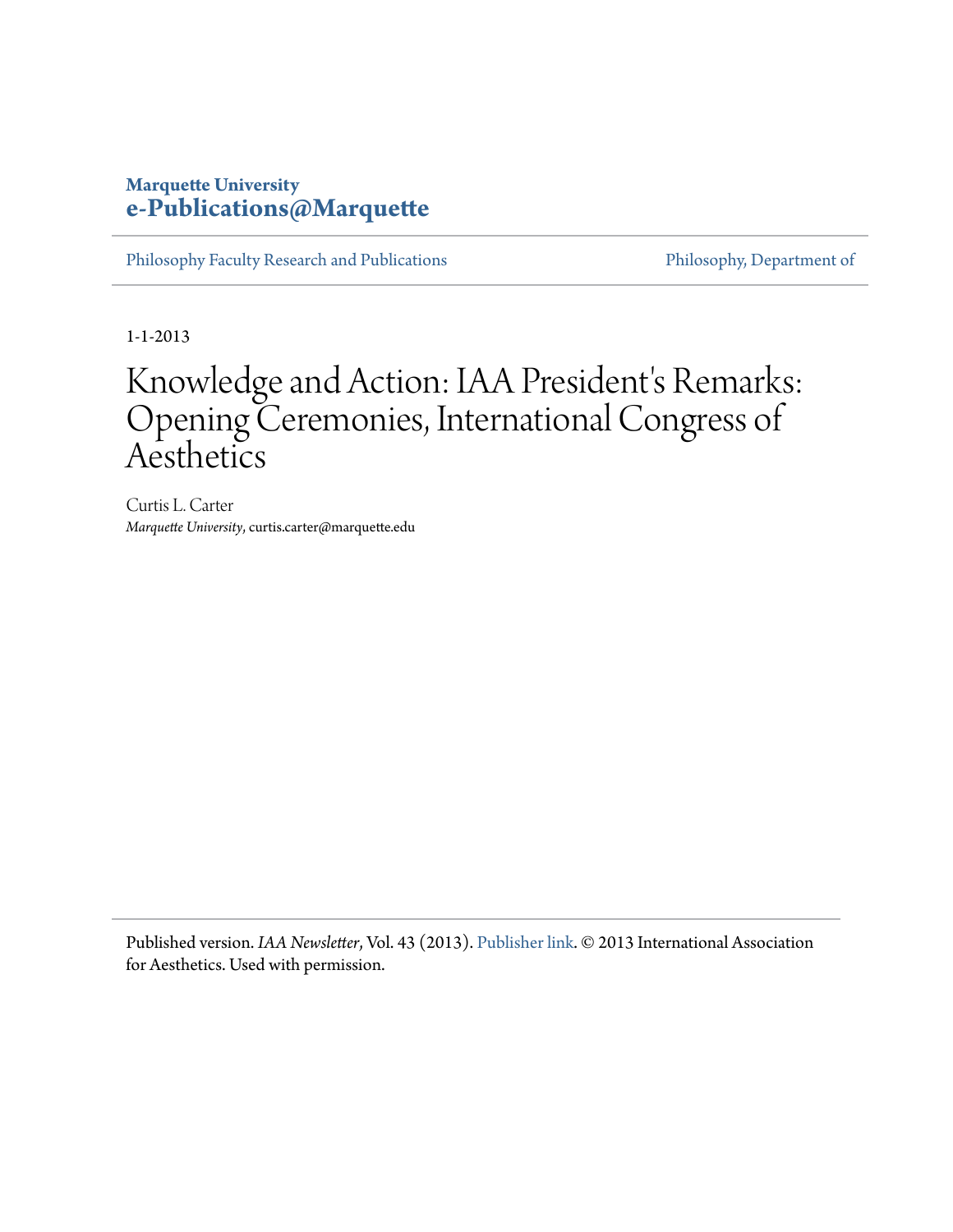**Marquette University**

### **e-Publications@Marquette**

### *Philosophy Faculty Research and Publications/College of Arts and Sciences*

*This paper is NOT THE PUBLISHED VERSION;* **but the author's final, peer-reviewed manuscript.** The published version may be accessed by following the link in the citation below.

*IAA Newsletter*. Vol. 43, (2013): 2. This article is © International Association for Aesthetics and permission has been granted for this version to appear in [e-Publications@Marquette,](http://epublications.marquette.edu/) International Association for Aesthetics does not grant permission for this article to be further copied/distributed or hosted elsewhere without the express permission from International Association for Aesthetics.

# Knowledge and Action

IAA President's Remarks: Opening Ceremonies

International Congress of Aesthetics Krakow, July 21, 2013

#### Curtis Carter

Department of Philosophy, Marquette University, Milwaukee, WI

"Knowledge and Action always require each other. It is like a person who cannot walk without legs although he has eyes, and who cannot see without eyes although he has legs….When one knows something but has not yet acted on it, his knowledge is still shallow." Chinese Philosopher Chu Hsi (1130-1200c.e.)

### Introduction

One of the pleasures of our participation in the International Congress of Aesthetics is that it brings us together in so many wonderful parts of the world. Dubrovnik, Rio de Janero, Tokyo, Ankara, Beijing, and now the beautiful city of Krakow. The other is the diversity of people from so many cultures. Every Congress never fails to bring opportunities for new and lasting friendships that add enrichment to our personal lives and opportunities to share ideas and professional development. Hence, it is with great pleasure that I welcome you all on behalf of the IAA Executive Committee to what promises to bring to us all new understanding and opportunities for growth and service. The Title of our Congress developed under the leadership of Professor Krystyna Wilkozewska, President of the Polish Society of Aesthetics and her colleagues, "Aesthetics in Action" already signals a direction for the future of IAA.

Let me now acknowledge Krystyna Wilkoszewska and her colleagues for their thoughtful and effective efforts in shaping the organization and providing the platform for us all to come together today. This effort of course requires the participation of many working in support of the efforts: institutional, financial, and collaborative necessary to the success of the Congress. To Wojciench Nowak, Rector of the Jagiellonian University and Dean of